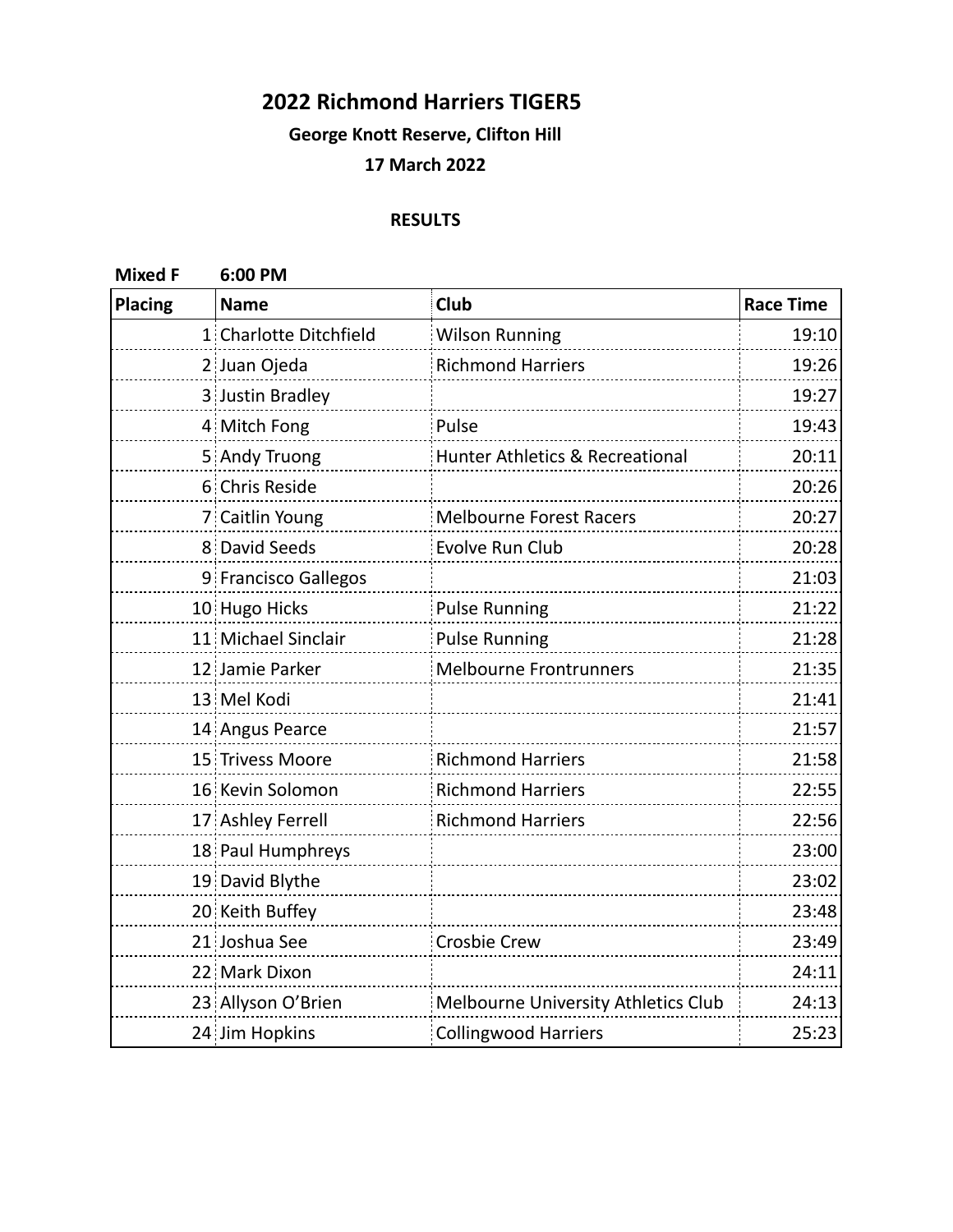| <b>Mixed E</b> | 6:40 PM               |                                          |                  |
|----------------|-----------------------|------------------------------------------|------------------|
| Placing        | <b>Name</b>           | <b>Club</b>                              | <b>Race Time</b> |
|                | 1 Daniel McKenzie     |                                          | 17:36            |
|                | 2 Samuel Bourke       | <b>Pulse Running</b>                     | 17:49            |
|                | 3 Alejandro Stephens  | <b>Crosbie Crew</b>                      | 18:34            |
|                | 4 Gaurav Agarwal      | <b>Box Hill Athletics Club</b>           | 18:47            |
|                | 5 Jeck Song           |                                          | 18:54            |
|                | 6 Darren Boyd         | RunLikeCrazy                             | 19:16            |
|                | 7 Aimee Davenport     | Glenhuntly                               | 19:16            |
|                | 8 Thomas Ho           |                                          | 19:17            |
|                | 9 Timothy J Cameron   |                                          | 19:17            |
|                | 10 Joshua Paul Symons | <b>Collingwood Harriers</b>              | 19:26            |
|                | 11 Thomas Patterson   | <b>Richmond Harriers</b>                 | 19:32            |
|                | 12 Jason Baker        | Vigor                                    | 19:34            |
|                | 13 Christian Hong-Tan | <b>Richmond Harriers</b>                 | 19:40            |
|                | 14 Emanuel Arena      |                                          | 19:43            |
|                | 15 Carine McGinnity   |                                          | 19:42            |
|                | 16 Emily Massey       | <b>Hunter Athletics &amp; Recreation</b> | 19:47            |
|                | 17 James Moffat       |                                          | 19:51            |
|                | 18 Anna Bakogianis    |                                          | 19:54            |
|                | 19 Stefanie Dujela    |                                          | 19:56            |
|                | 20 Liv Shanahan       | <b>Coburg Harriers</b>                   | 19:49            |
|                | 21 Matilda Mackinnon  |                                          | 19:58            |
|                | 22 Alli Shinners      | <b>Collingwood Harriers</b>              | 19:59            |
|                | 23 James Dwyer        |                                          | 20:06            |
|                | 24 Shaun Coulton      | <b>Richmond Harriers</b>                 | 20:20            |
|                | 25 Katie Ward         | <b>Collingwood Harriers</b>              | 20:48            |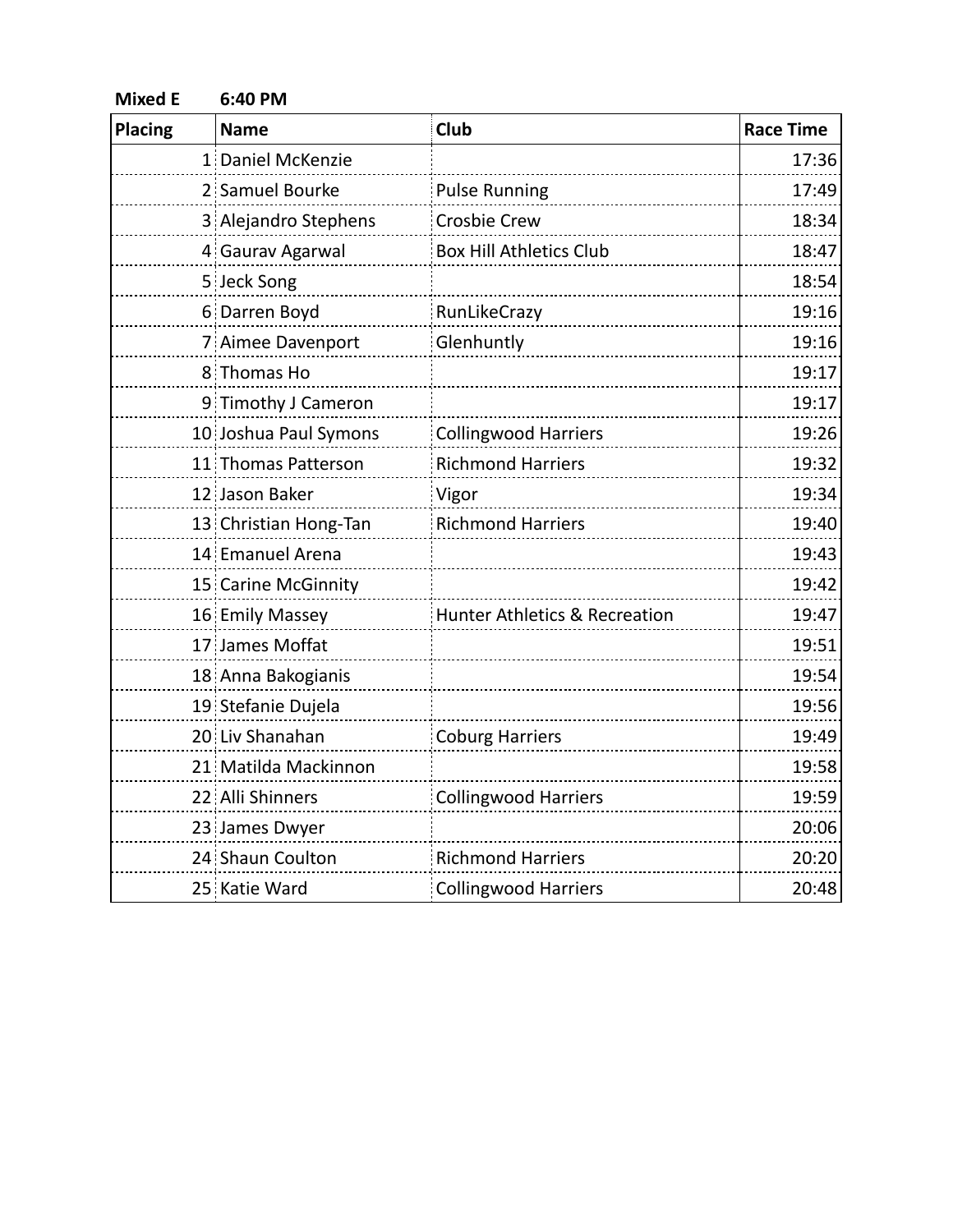| Men D          | 7:10 PM              |                               |                  |
|----------------|----------------------|-------------------------------|------------------|
| <b>Placing</b> | <b>Name</b>          | Club                          | <b>Race Time</b> |
|                | 1 Charles Jacobson   | Diamond Valley                | 17:21            |
|                | 2 Radeyan Sazzad     | <b>Coburg Harriers</b>        | 17:33            |
|                | 3 Aidan Moore        | <b>Richmond Harriers</b>      | 17:35            |
|                | 4 Tez Kavanagh-Dando |                               | 17:37            |
|                | 5 George Ashdown     |                               | 17:41            |
|                | 6 Zac Haines         |                               | 17:48            |
|                | 7 Tim Dambrosio      | Hunter Athletics & Recreation | 17:50            |
|                | 8 Ian Bell           |                               | 17:51            |
|                | 9 Ashin Starr        | <b>Richmond Harriers</b>      | 17:53            |
|                | 10 James Hall        |                               | 17:54            |
|                | 11 Paul Viney        | <b>Collingwood Harriers</b>   | 17:58            |
|                | 12 Thomas Cosby      |                               | 18:02            |
|                | 13 Danny Cohen       | <b>Richmond Harriers</b>      | 18:03            |
|                | 14 Simon May         | <b>Vigor Running</b>          | 18:13            |
|                | 15 Walter Tsang      |                               | 18:16            |
|                | 16 Justin Jeffery    | <b>Box Hill Athletic Club</b> | 18:17            |
|                | 17 Sean Leith        | <b>Melbourne Pack</b>         | 18:21            |
|                | 18 Elliot Willcocks  | <b>Richmond Harriers</b>      | 18:36            |
|                | 19 Chris Emmerson    |                               | 18:45            |
|                | 20 Dan Craig         | Williamstown                  | 18:54            |
|                | 21 Michael Gyton     | <b>Collingwood Harriers</b>   | 19:03            |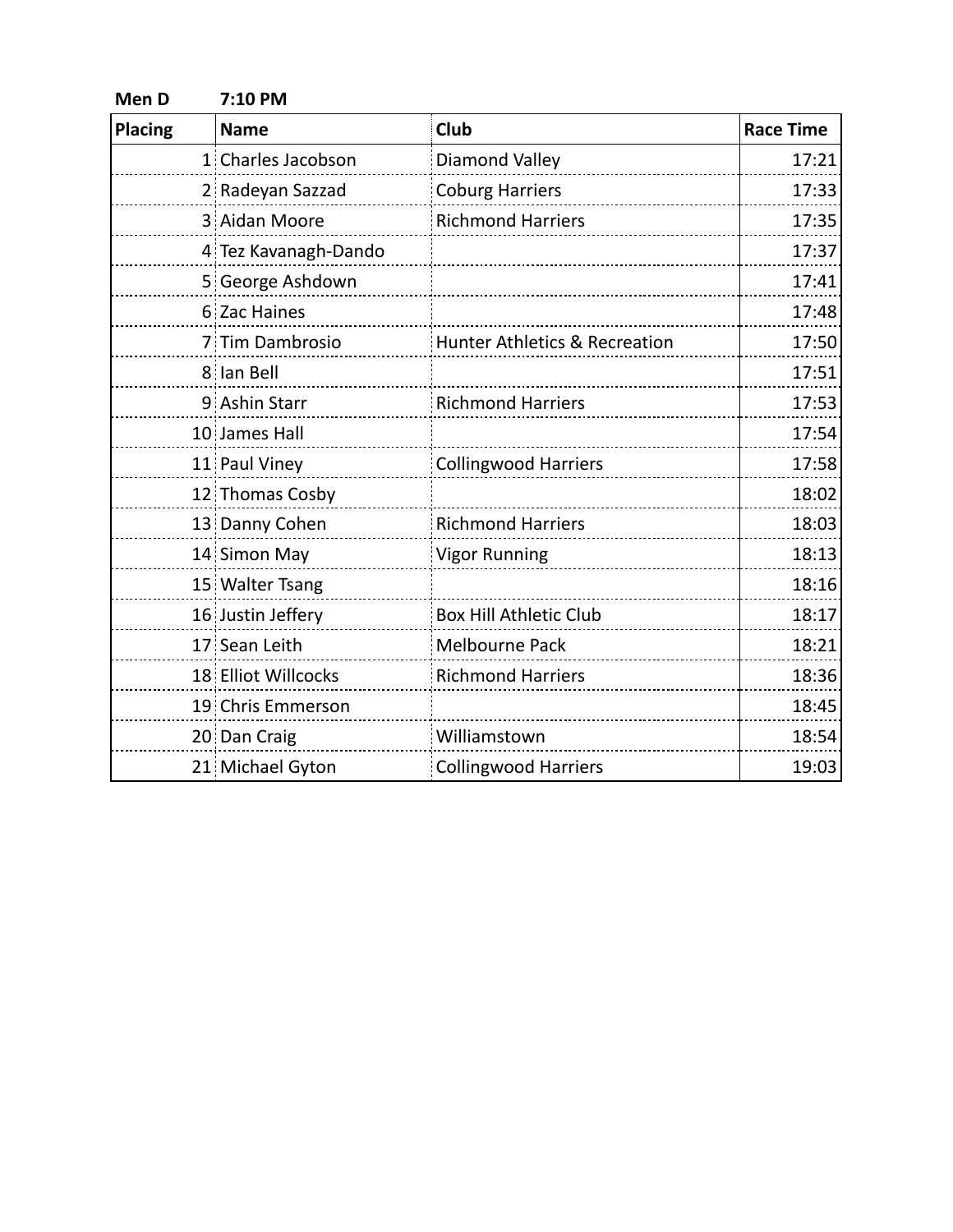| Men <sub>C</sub> | 7:35 PM                   |                                          |                  |  |
|------------------|---------------------------|------------------------------------------|------------------|--|
| <b>Placing</b>   | <b>Name</b>               | Club                                     | <b>Race Time</b> |  |
|                  | 1 Rene Mitchell-Pitman    | Hunter Athletics & Recreation            | 16:12            |  |
|                  | 2 Jamie Blackburn         |                                          | 16:13            |  |
|                  | 3 Simon Tu                | <b>Richmond Harriers</b>                 | 16:19            |  |
|                  | 4 Christopher Semetas     | <b>Hunter Athletics &amp; Recreation</b> | 16:23            |  |
|                  | 5 Patrick Hilley          |                                          | 16:24            |  |
|                  | 6 Ryan Marino             | <b>River Runners</b>                     | 16:36            |  |
|                  | 7 Sam Ryan                |                                          | 16:39            |  |
|                  | 8 Justin Curran           |                                          | 16:42            |  |
|                  | 9 Henry To                | Hunter Athletics & Recreation            | 16:47            |  |
|                  | 10 Brett Davis            |                                          | 16:48            |  |
|                  | 11 Matt Jamieson          | <b>Pulse Running</b>                     | 16:49            |  |
|                  | 12 Darren Bowden          | <b>Melbourne Midday Milers</b>           | 16:50            |  |
|                  | 13 Conor Dillon           | AM:PM                                    | 16:52            |  |
|                  | 14 David Hartley          |                                          | 17:01            |  |
|                  | 15 Will Taylor            |                                          | 17:08            |  |
|                  | 16 Greg Watson            | Mentone                                  | 17:20            |  |
|                  | 17 Scott Stacey           | Old Scotch                               | 17:23            |  |
|                  | 18 Tyson Scrappy Kingston | <b>Richmond Harriers</b>                 | 17:25            |  |
|                  | 19 Ranveer Gurjer         | <b>Box Hill Athletic Club</b>            | 17:27            |  |
|                  | 20 Steven Russell         |                                          | 17:27            |  |
|                  | 21 Danny Reddan           | <b>Collingwood Harriers</b>              | 17:28            |  |
|                  | 22 Mitchell Kassabis      |                                          | 17:30            |  |
|                  | 23 Jimmy Goulis           | <b>Melbourne University</b>              | 17:33            |  |
|                  | 24 James Howe             |                                          | 17:34            |  |
|                  | 25 Quentin Gouil          |                                          | 17:40            |  |
|                  | 26 Stephen O'Brien        |                                          | 17:40            |  |
|                  | 27 Ken Chen               |                                          | 17:57            |  |
|                  | 28 Jeffrey Jones          | <b>Athletics Essendon</b>                | 18:42            |  |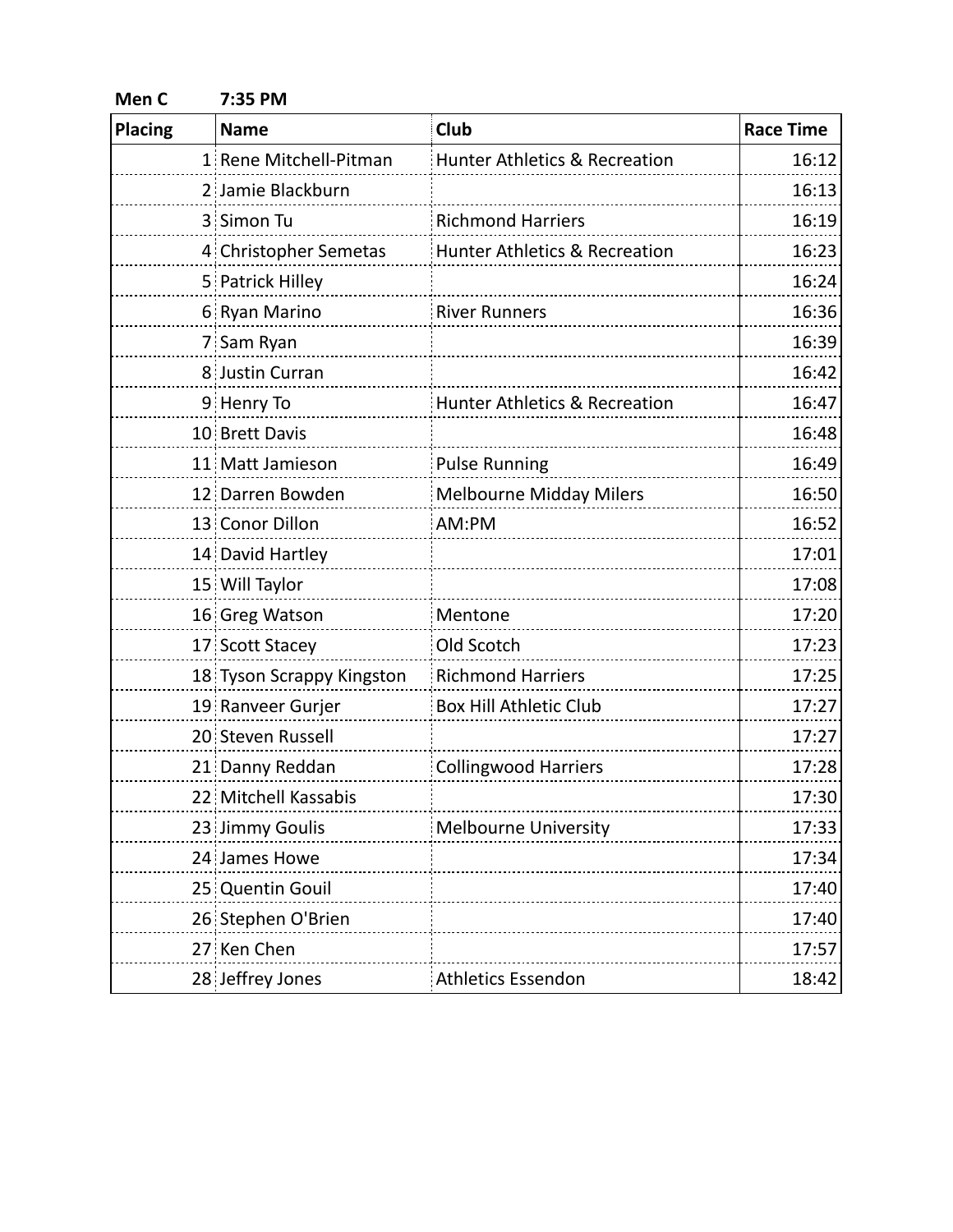| Men B          | 8:00 PM               |                                          |                  |  |
|----------------|-----------------------|------------------------------------------|------------------|--|
| <b>Placing</b> | <b>Name</b>           | Club                                     | <b>Race Time</b> |  |
|                | 1 Liam Ryan-Nicholls  | Mornington Peninsula                     | 15:47            |  |
|                | 2 Aston Key           | <b>Melbourne Forest Racers</b>           | 15:47            |  |
|                | 3 Brodie Nankervis    |                                          | 15:50            |  |
|                | 4 Mitchell Wilson     |                                          | 16:00            |  |
|                | 5 Nathan Tiemens      | <b>Box Hill</b>                          | 16:01            |  |
|                | 6 Jackson Wright      | Elite Triathlon Performance Australia    | 16:03            |  |
|                | 7 Daniel Velardo      |                                          | 16:05            |  |
|                | 8 Sam Friend          | <b>Pulse Running/Hunter Athletics</b>    | 16:06            |  |
|                | 9 Bryn Loneragan      | Melbourne University                     | 16:06            |  |
|                | 10 Jonathan Giakoumis | Old Scotch Athletics Club                | 16:06            |  |
|                | 11 Patrick Monti      | <b>Hunter Athletics &amp; Recreation</b> | 16:07            |  |
|                | 12 Chris Howley       |                                          | 16:09            |  |
|                | 13 Andrew Leggo       | Mentone                                  | 16:11            |  |
|                | 14 Hugh McCarthy      | <b>Collingwood Harriers</b>              | 16:12            |  |
|                | 15 Ben Haseler        | Old Xaverians                            | 16:12            |  |
|                | 16 Daniel Gray        | <b>River Runners</b>                     | 16:15            |  |
|                | 17 Luke Walker        | <b>Pulse Running</b>                     | 16:17            |  |
|                | 18 Michael Masseni    | <b>Western Athletics</b>                 | 16:21            |  |
|                | 19 William Tehan      | <b>Hunter Athletics &amp; Recreation</b> | 16:23            |  |
|                | 20 Lewis Sullivan     | <b>Collingwood Harriers</b>              | 16:28            |  |
|                | 21 Hamish McClean     | <b>Collingwood Harriers</b>              | 16:29            |  |
|                | 22 Matt Adams         | <b>Midday Milers</b>                     | 16:30            |  |
|                | 23 Charles Mayfield   | <b>Athletics Chilwell</b>                | 16:32            |  |
|                | 24 Richard Egan       | <b>River Runners</b>                     | 16:33            |  |
|                | 25 Andrew Lambert     | <b>Pulse Running</b>                     | 16:49            |  |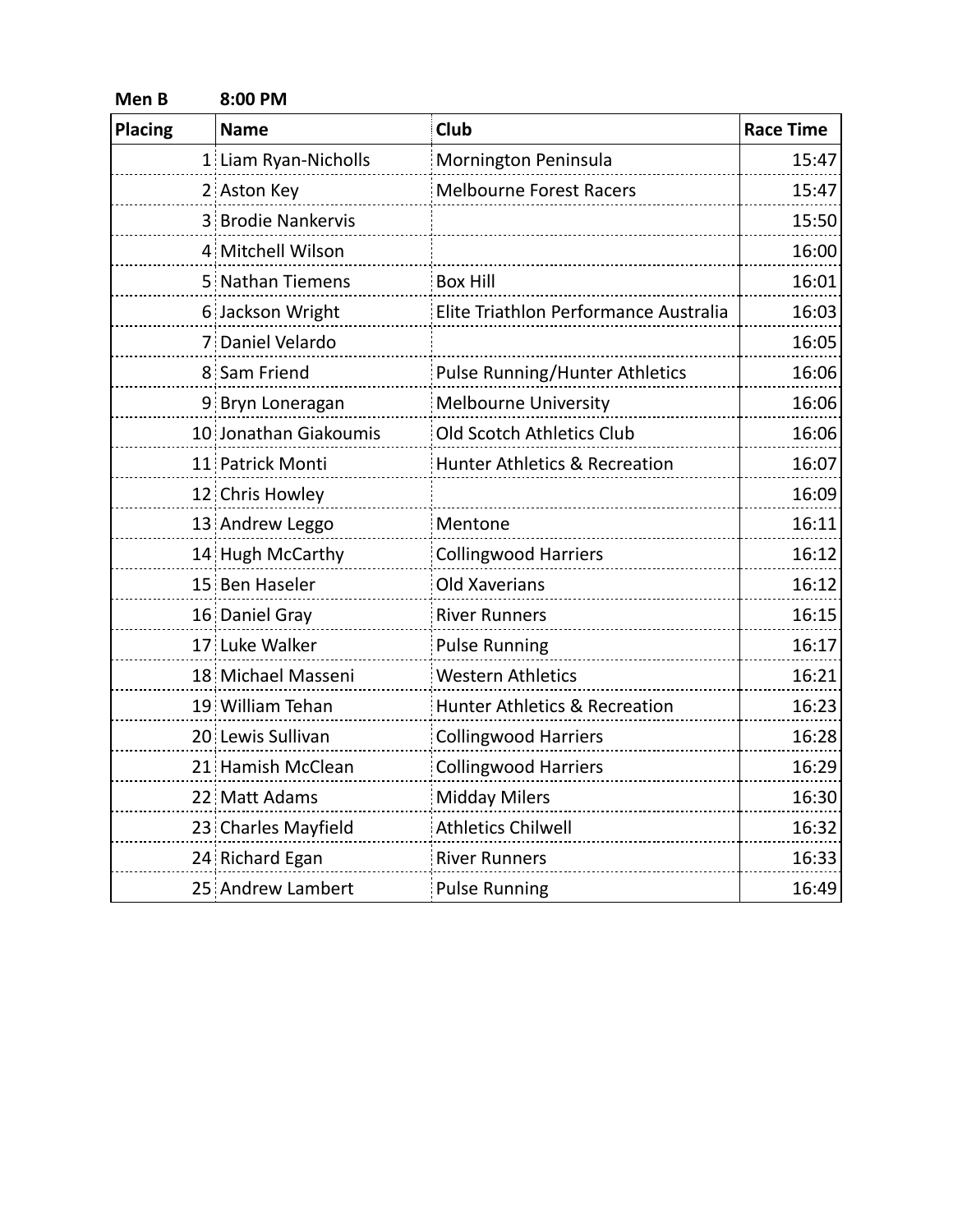**Women A 8:25 PM**

| <b>Placing</b> | <b>Name</b>            | Club                                | <b>Race Time</b> |
|----------------|------------------------|-------------------------------------|------------------|
|                | 1 Calli Thackery       | <b>Box Hill Athletic Club</b>       | 15:49.17         |
|                | 2 Sarah Klein          | Frankston                           | 16:19.61         |
|                | 3 Kate Mason           | Frankston                           | 16:48.80         |
|                | 4 Amy McCormick        | Melbourne University Athletics Club | 17:23.86         |
|                | 5 Niamh Tabit          | <b>Coburg Harriers</b>              | 17:42.14         |
|                | 6 Georgina Ryan        |                                     | 17:47.45         |
|                | 7 Eleanor Raper        | <b>Pulse Running</b>                | 17:54.52         |
|                | 8 Katherine Newton     | Hunter Athletics & Recreation       | 18:11.36         |
|                | 9 Madeleine Gwynne     |                                     | 18:13.80         |
|                | 10 Anna Kentwell       | Glenhuntly                          | 18:15.11         |
|                | 11 Cara Foot           |                                     | 18:20.24         |
|                | 12 Jacinta Cox         |                                     | 18:27.61         |
|                | 13 Julie-Ann Undrill   | <b>Collingwood Harriers</b>         | 18:33.08         |
|                | 14 Abigail Brough      |                                     | 18:34.45         |
|                | 15 Josephine Borthwick |                                     | 19:05.65         |
|                | 16 Molly Polak         |                                     | 19:16.00         |